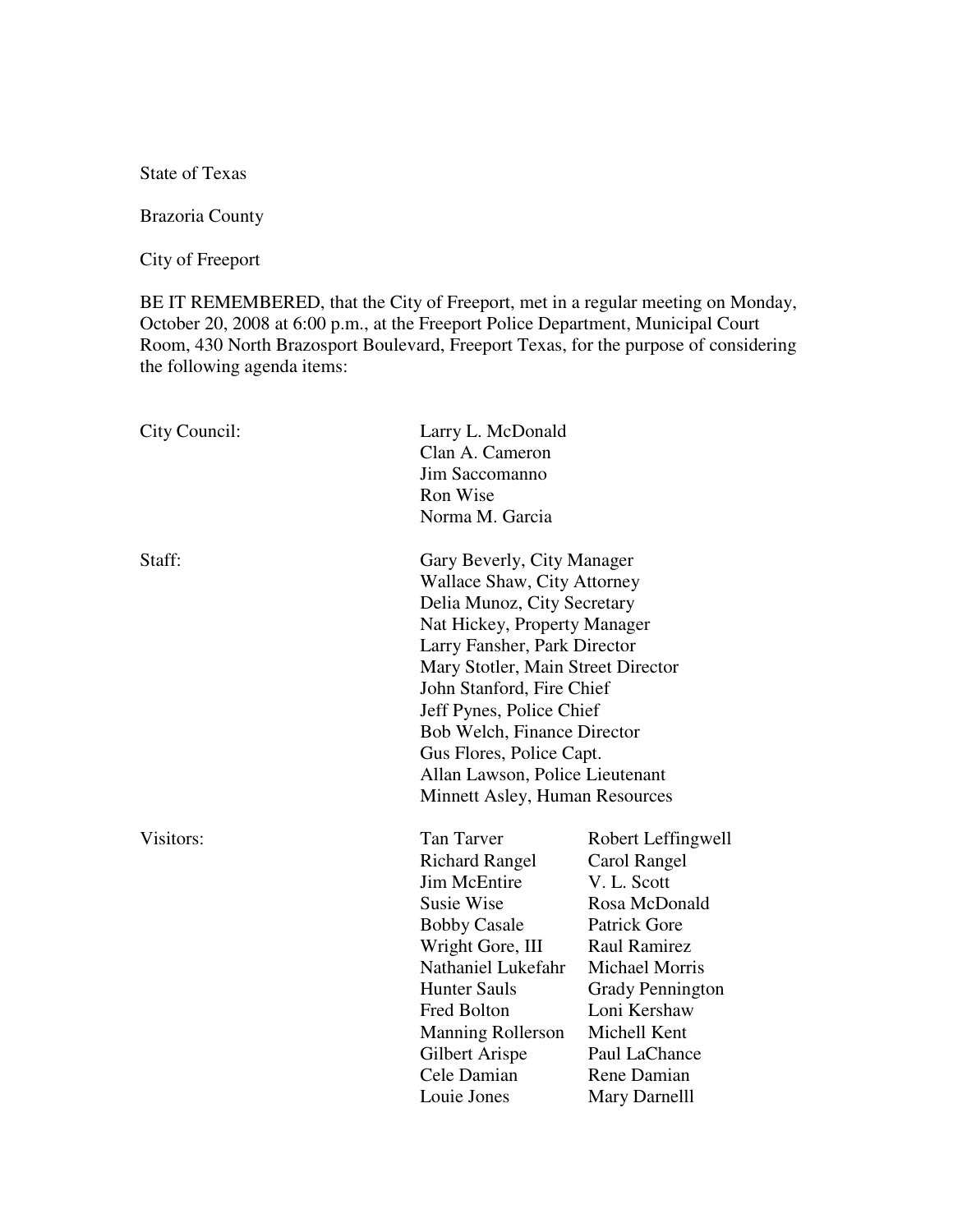Dorothy Pirrung Jim Pirrung Glenda Fansher Dell Phillips Diane Williams Pixie Floyd John Smith, II Roddy Mohler Barbara Mohler Jerry Meeks Sandra Barnett James Barnett Sandra Leavey Fai Demain Sandra Barbree Lila Lloyd Stanley Burke Tobey Davenport Joyce Adkins Jim Adkins Kenny Kouches Mike Jones Brenda Laird Roy Yates Larry Shaefer Judy Shaefer Carlos Martinez Alonzo Martinez Yvette Ruiz Melanie Oldham B. R. Williams Lucky Gilbert Chris Moore Bobby Davis Loren Hayes Eric Hayes Lila Diehl Eileen Koenig Shirley Theriot Bill Demain Annette Sanford Mark Sanford

### Call to Order.

Mayor McDonald called the meeting to order at 6:00 p.m.

Invocation.

Wallace Shaw offered the invocation.

Pledge of Allegiance.

Mayor McDonald led the Pledge of Allegiance.

Consideration of the approval of the October  $6<sup>th</sup>$  & October 8th, 2008 Council Minutes.

On a motion by Councilman Cameron, seconded by Councilman Wise, with all present voting "aye", Council unanimously approved the October  $6<sup>th</sup>$  & October  $8<sup>th</sup>$ , 2008 Council Minutes.

### Attending Citizens and Their Business.

Dell Phillips of 1322 W.  $11<sup>th</sup>$  Street discussed at length her displeasure with the Mayor and the Council's agenda of destruction.

Stoney Burke of 1843 W.  $11<sup>th</sup>$  Street, lives close to the Central Lift Station and complained about the smell. He submitted a signed petition with approximately 200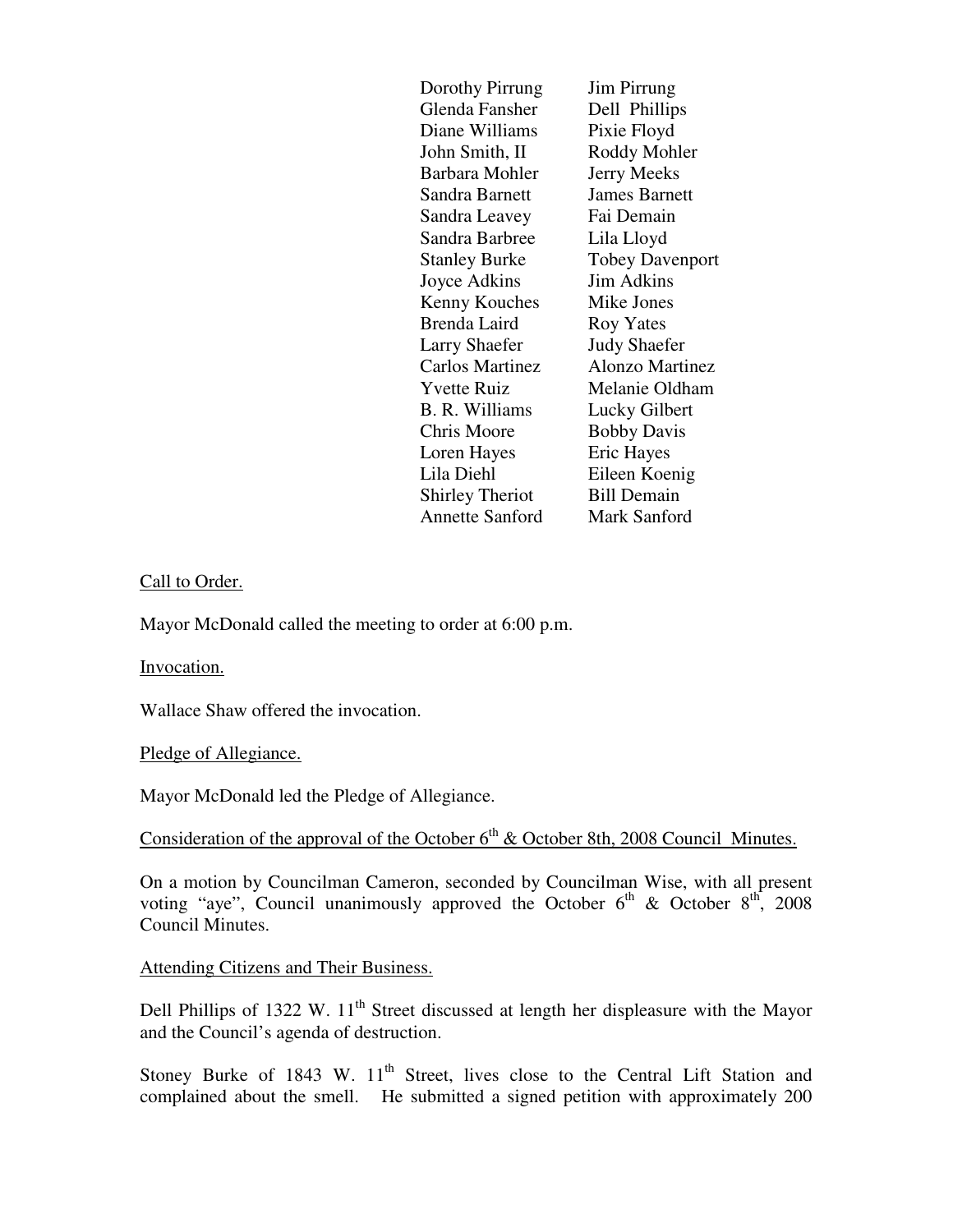names, to the City Secretary and Council, the need to repair the Central Lift Station immediately.

Manning Rollerson stated his support for Gary Beverly.

Jim McEntire, 1747 W. 9th Street, also stated that Freeport was the laughing stock of the county. He has been trying to clean his neighbor's property with no success.

Sandra Barbree, 1502 North Ave. R., said she closed her business and planned to move, but decided to stay and see the City come back. Also stated that she supported Gary Beverly.

Lila Lloyd, 1620 North Ave. T., talked about a conflict of interest among the council members. She saw copies of their campaign treasures report and asked how they could be financed by someone who is suing the City. She reminded them of the Oath of Office they were sworn to.

Gloria Molina works at Palacios Mexican Restaurant, # 2 South Gulf Boulevard asks when the parking lot would be repaired. It used to be concrete and had not been repaired. Mayor McDonald asked her to meet with him after the meeting.

Joyce Adkins, 102 North Ave. C. said that people have worked very hard to elect this Council and that she is very proud.

Bobby Casale, 332 Huckleberry Dr, Lake Jackson said that he feels very comfortable and at ease with the present council. He commended the Council and stated that he had not heard or any complaints or issues. The City has very capable people running the City.

Jim Adkins, 102 North Ave. C., stated that Mayor McDonald had been elected twice.

Annett Sanford, 510 W. Broad, said she lives next to a depilated house and said that taxes were being paid, still she supported the Council.

Consideration of the approval of Resolution No. 2008-2185 appointing Loren Stuart Hayes to the Board of Adjustment of the City.

On a motion by Councilman Cameron, seconded by Councilman Wise, with all present voting 4 to l, Council approved Resolution No. 2008-2185 appointing Loren Stuart Hayes to the Board of Adjustment of the City. Councilwoman Garcia opposed.

Consideration of the approval of an administrative appeal from Sonic Drive In, requesting a variance under the Sign Ordinance, Chapter 113.07 to install a changeable electronic variable message sign 50" x 94" .

On a motion by Councilman Saccomanno, seconded by Councilman Cameron, with all present voting "aye", Council unanimously approved a request from Sonic Drive In, to install a changeable electronic variable message sign 50'' x 94''.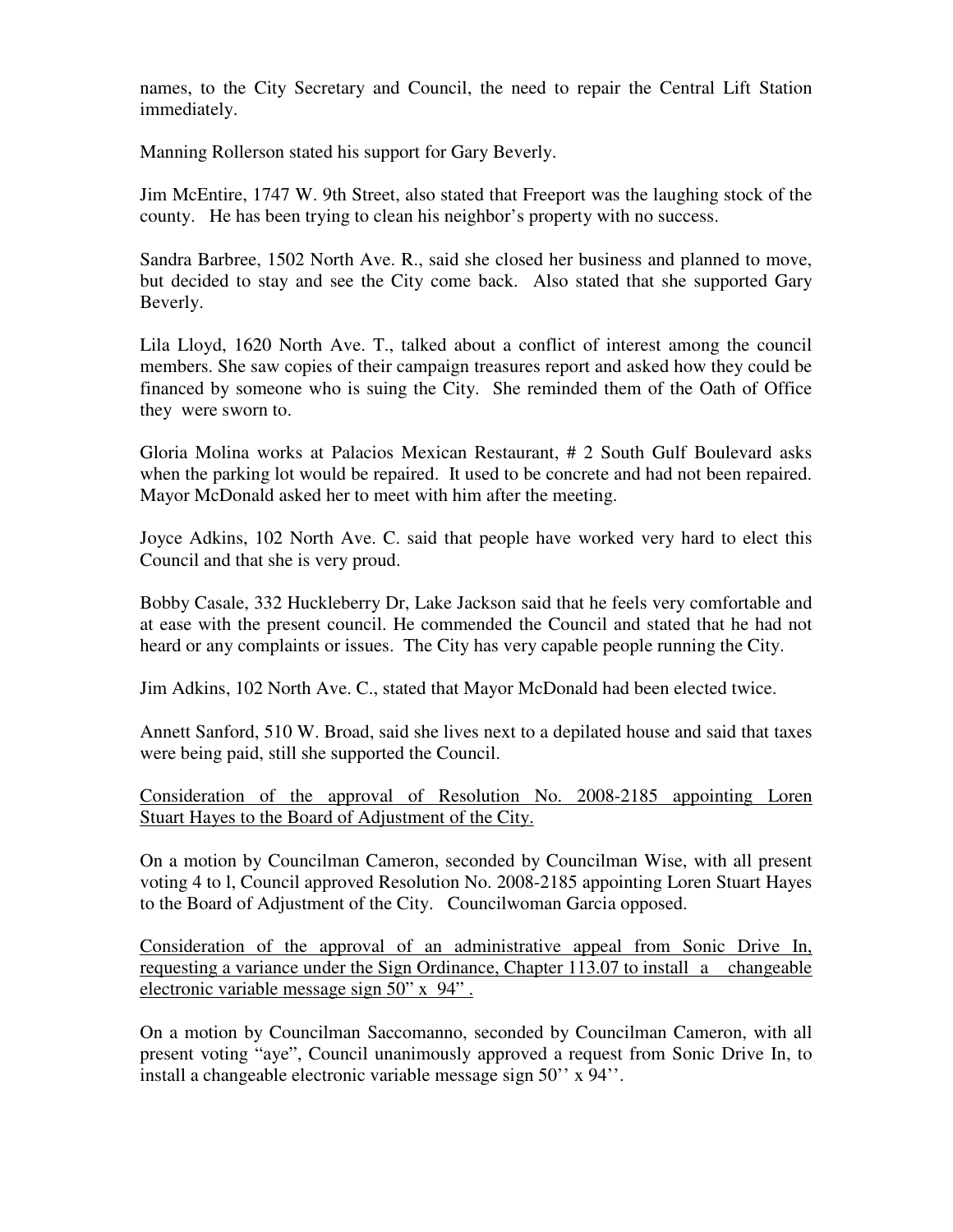**Public Hearing:** The reinstatement or termination of the employment of Gary Beverly as City Manager.

Mayor McDonald opened the public hearing at 6:47 p.m.

Gary Beverly spoke on his behalf, on his pride and his contribution to the City as City Manager.

John Smith III, Jim McEntire, Pixie Floyd, Minnett Hanna, Lila Lloyd, and Sandra Leavey all spoke in support of Gary Beverly.

There being no further comments from the audience, Mayor McDonald closed the public hearing at 7:06 p.m.

Consideration of the approval of reinstating or terminating the employment of Gary Beverly as City Manager.

On a motion by Councilman Saccomanno, seconded by Councilwoman Garcia, with all present voting 2 to 3, Council failed the motion to reinstate the employment of Gary Beverly as City Manager. Councilman Wise, Councilman Cameron, and Mayor McDonald opposed.

On a motion by Councilman Cameron, seconded by Councilman Wise, with all present voting 3 to 2, Council approved the motion to terminate the employment of Gary Beverly as City Manager. Councilman Saccomanno and Councilwoman Garcia opposed.

Consideration of the approval of an Acting City Manager if the employment of Gary Beverly as City Manager is terminated under item # 9.

On a motion by Councilman Wise, seconded by Mayor McDonald, with all present voting 3 to 2, Council approved Chief Jeff Pynes as Acting City Manager of the City of Freeport. Councilman Saccomanno and Councilwoman Garcia opposed.

If the employment of Gary Beverly as City Manager is terminated under Item # 9 and an Acting City Manger is not appointed under item # 10, discuss and consider confirming the written designation of Mary Stotler as the qualified employee of the City who will perform the duties of the City Manager until an Acting City Manager is appointed by the City Council.

No action taken.

Any other action to be taken as a result of Executive Session.

No action taken